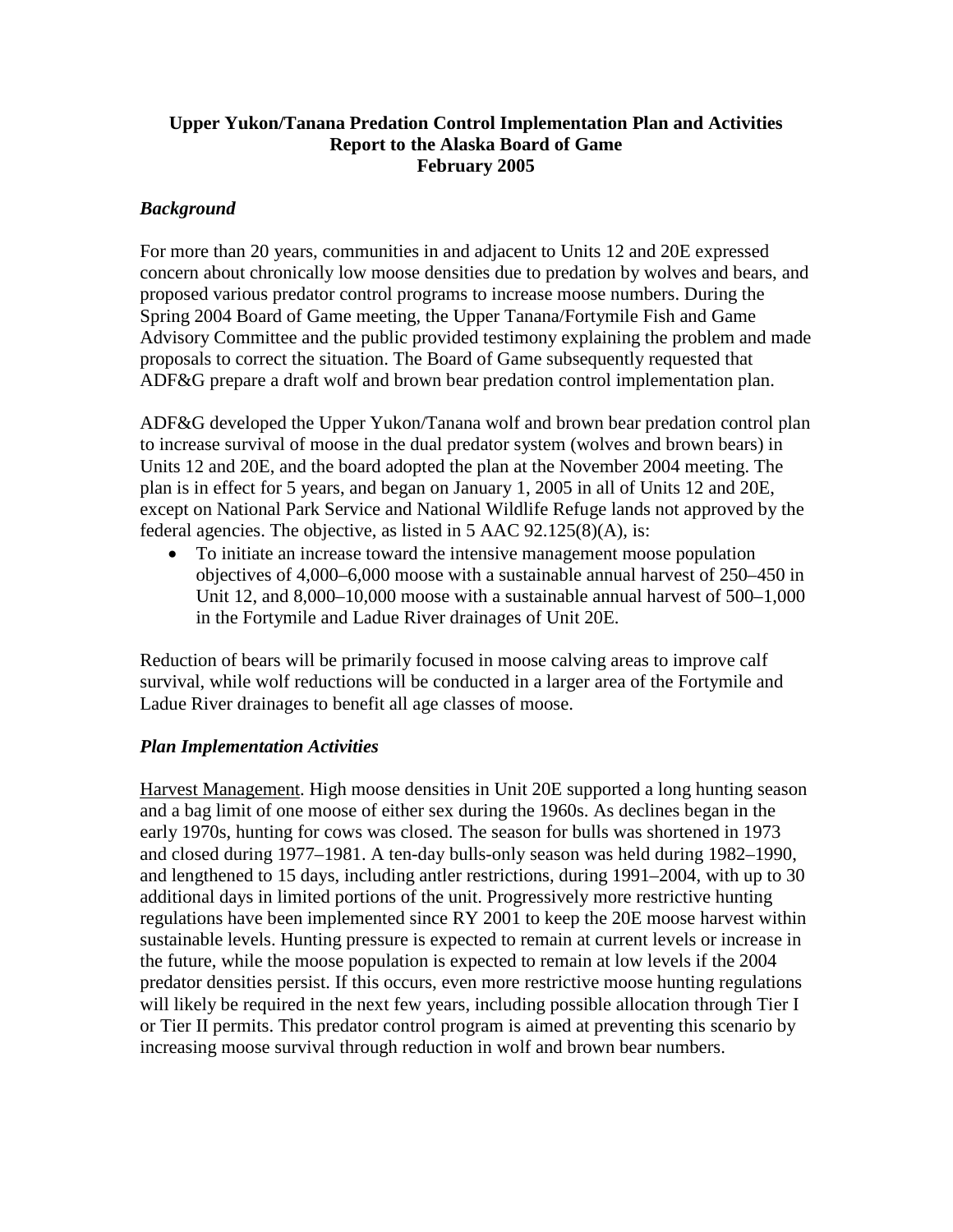Wolf Control. Permits for the wolf control portion of the program were issued during January of 2005, and it is too early to evaluate the success of this portion of the program.

Bear Control. Permits for the bear control portion of the program will be issued beginning April 1, 2005 and it is too early to evaluate the success of this portion of the program.

Habitat Conservation. Habitat quality and availability are likely not important factors limiting the moose population. In the 1960s, Unit 20E likely supported a higher density than currently; however, no reliable population estimates were obtained. In southern Unit 20E, high twinning rates of 52% for adult cows observed during a 1984 research project and 31% observed during spring 2004 surveys indicate habitat in this area is capable of sustaining a higher moose density. By comparison, in Unit 20A where habitat is an important limiting factor, moose twinning rates averaged 8% since 1996. In addition, wildfires are common in Unit 20E and fire suppression efforts are limited, resulting in favorable habitat conditions. Over 1600 square miles of habitat burned in 2004 alone, which will benefit future moose productivity. All indications are that moose habitat in much of the unit is capable of sustaining at least 1.0–1.5 moose per square mile. No active habitat management is planed during the life of this control plan.

## *Status of Prey and Predator Populations*

Moose Population. Available evidence suggests the moose population in Unit 20E was much higher in the 1960s, but since the late 1970s, it has been at low density. During 1981–2004, the department conducted ten moose density estimation surveys, which confirmed persistently low numbers. The 2004 population estimate for the entire unit was 2,900–3,600, or 0.35–0.45 moose per square mile of suitable moose habitat (8,000 square miles), with a calf:cow ratio of 24:100. The unit-wide population estimate is well below the Intensive Management objective of 8,000–10,000 within the Fortymile and Ladue River drainages.

Wolf population. Since 1980, the early-winter wolf population in Unit 20E has been estimated using extrapolation of density estimates derived from data collected during intensive winter aerial surveys, information from interviews with local trappers and trapping records. The early-winter wolf population size estimate for 2002–2003 was 245– 260 wolves. Hunting and trapping harvest over the past 5 years averaged 36 wolves annually in Unit 20E and has not exceeded sustainable levels.

Increasing numbers of caribou in the Fortymile herd and the winter migration of the Nelchina herd through Unit 20E during the past 5 years appear to have allowed the wolf population to increase. Wolf densities in the northern and western parts of the unit are expected to further increase as packs sterilized under the Fortymile non-lethal wolf control program are replaced by unsterilized packs.

Brown bear population. The brown bear population size estimate for Unit 20E was 475– 550 in 2002. This was based on extrapolation of a density estimate obtained in central